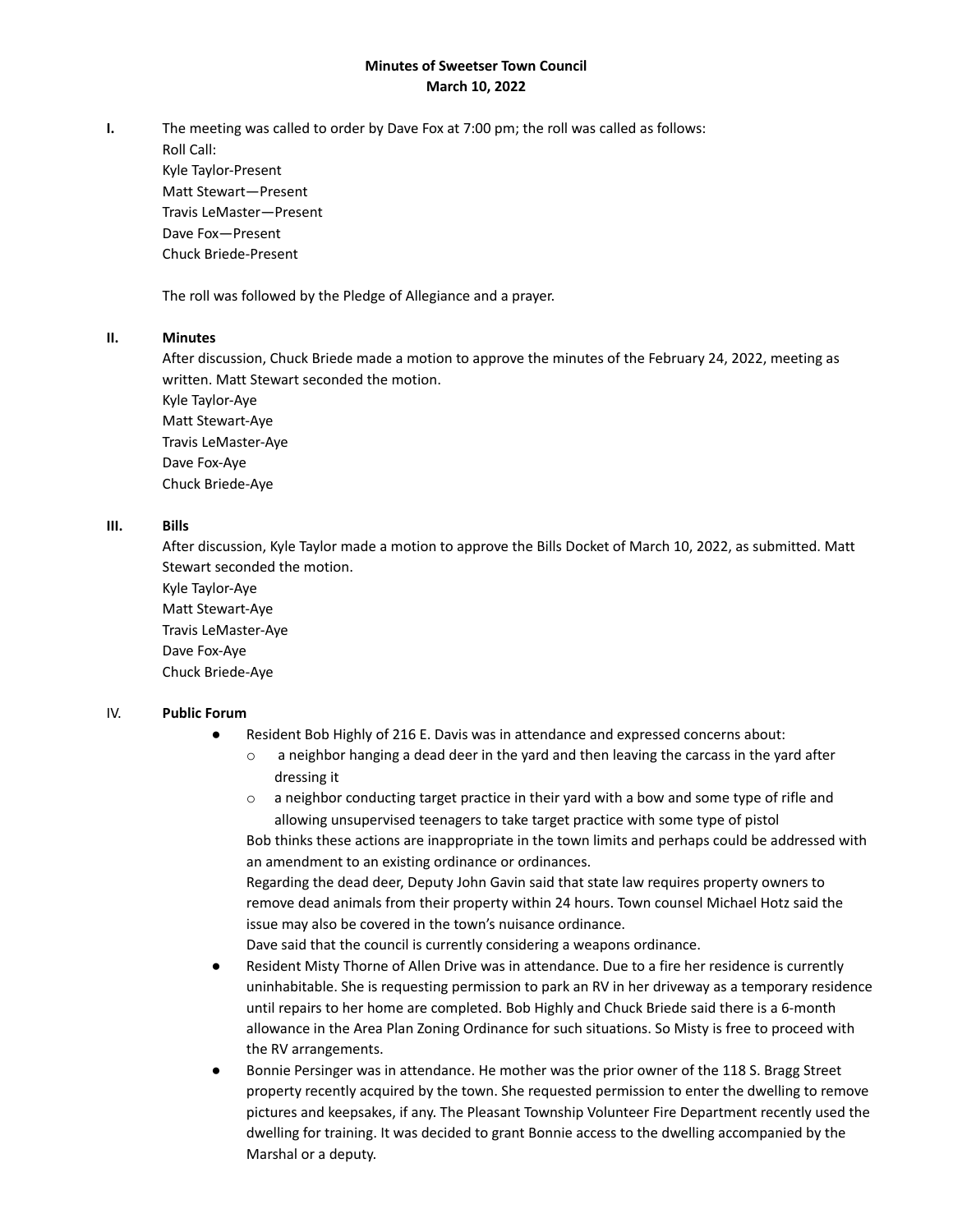Steve Kelley reported that the abandoned vehicle issue on Laura had deteriorated.

# **V. Department Reports**

**Maintenance Department** —Superintendent Devin Cole was in attendance.

- Devin reported:
	- o His department patched potholes on Laura and Allen. and
	- $\circ$  Repaired about 75% of the town's alleys; will try to finish the rest next week. Will need to rent another skid loader to complete the repairs.
	- o He will be using some millings to shore-up the path to the leaf-dump area.
	- o He had received some quotes for a new salt spreader. Estimated cost is \$6,000 to \$10,000. Time frame for purchasing is probably early 2023.
	- o Banners and flags have been hung.
	- o The damaged stop sign at Hubert & Craven still needs replaced.
	- o The white pick-up is in for repairs.
- Devin distributed the 2021 Wastewater Plant Annual Report and said that he had submitted a letter to IDEM in response to the inspection report.
- Devin reported he signed a contract for the town with AEP to install all new LED streetlights. The work should be done in June or July. There is no cost to the town for the upgrades. Chuck asked if AEP would be installing any new poles. Devin said there were none envisioned as part of this project, but the town could submit a work order requesting new poles for the areas deemed in need of additional lighting. Any new poles would be the town's expense.

**Police Department –** Marshal Ryan Hornback was in attendance.

- Ryan reported
	- o The department responded to 174 calls the two weeks past
	- $\circ$  He has instructed his deputies to try and limit idling time to save on fuel
	- o The 2012 Tahoe needs ball joints and shocks.

**Parks Department**—President Steve Kelley was in attendance.

- Steve reported:
	- o He replaced the signs at SR 22 & County Road 500 W
	- o Don Hatch has been painting the inside of the caboose.
	- o The Parks Department will be replacing the borders around the flower beds
- Steve said he might not be here for the annual clean-up and refresh performed by Oak Hill students; thus, someone else may need to coordinate the project with the school.
- Steve inquired if anyone thought the old trailhead signs could be refurbished and repurposed.
- Steve said he wants to switch the plaques to the other side of the Howard Schick Memorial sign and is looking for ideas for what to put in their place once they have been moved.

## **VI. Continuing Business**

- Kyle reported that Stu Savka of Triad is requesting quotes to camera all the town's sewer lines. Stu says we need to get this done before the preliminary engineering report can be completed.
- Matt asked if we were ready to fund the fire department radios. Clerk said we just need a formal request form the fire station. Dave said he would speak with Chief Herring about it.
- The proposed weapons ordinance was discussed. Matter tabled.
- Kyle said he had a quote for an app-based vehicle tracking system. Matter tabled.

## **VII. New Business**

- Chuck asked when the town clean-up should be scheduled. Council decided upon June 25.
- Matt asked if we had decided on a projects committee. Matter tabled.
- An executive session was scheduled for Friday, March 18, at 5 pm at town hall. Clerk will post and send public notifications.
- Chuck provided an update on the Area Plan Commission and the proposed solar farm ordinance.